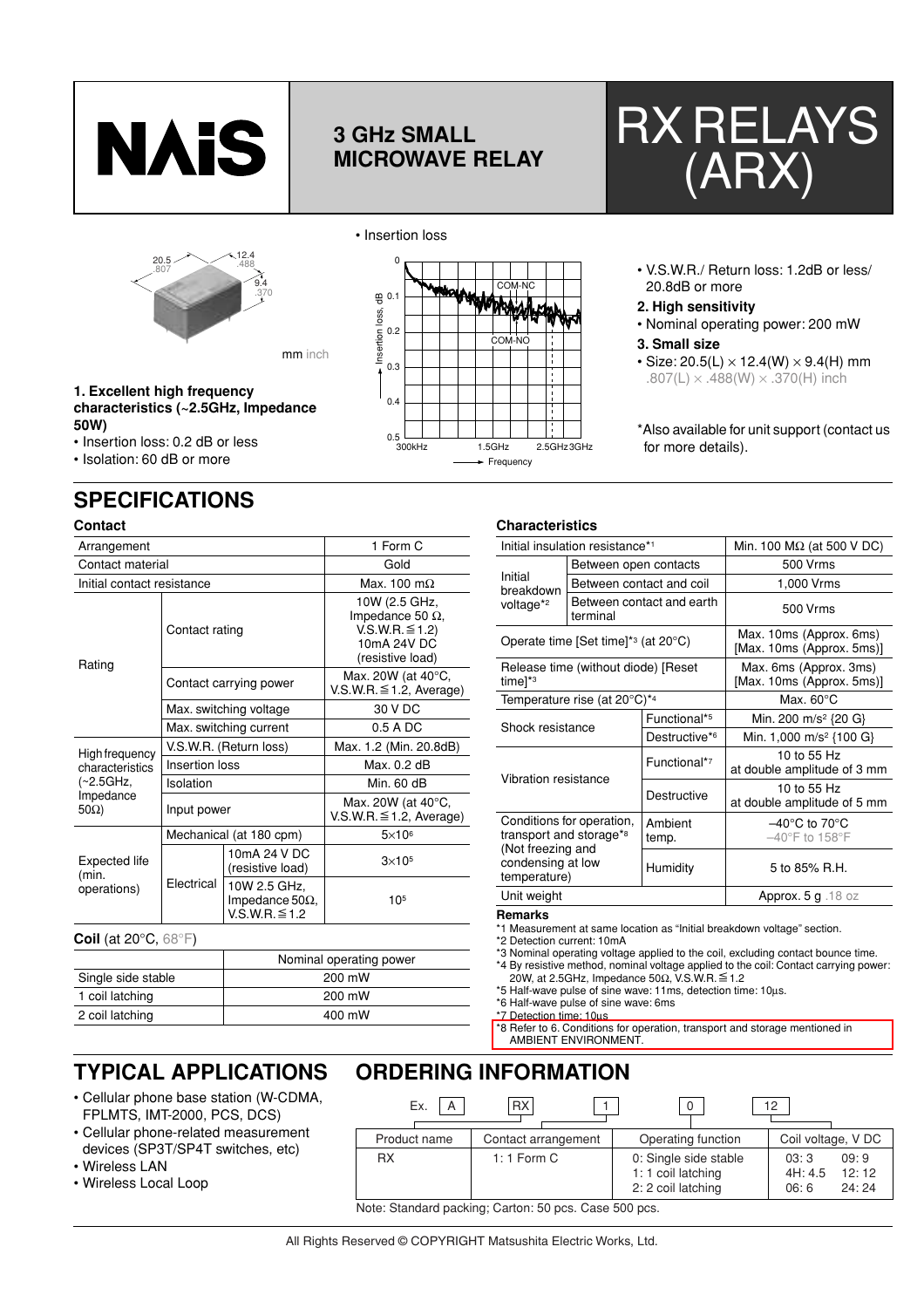# RX (ARX)

# **TYPES ANE COIL DATA (at 20°C 68°F)**

## **• Single side stable type**

| Part No. | Nominal voltage,<br>V DC | Pick-up voltage,<br>V DC<br>(max.)(initial) | Drop-out voltage,<br>V DC<br>(min.)(initial) | Coil resistance.<br>$\Omega$ (±10%) | Nominal<br>operating current,<br>$mA (\pm 10\%)$ | Nominal<br>operating power,<br>mW | Max. allowable<br>voltage, V DC<br>(at $60^{\circ}$ C) |
|----------|--------------------------|---------------------------------------------|----------------------------------------------|-------------------------------------|--------------------------------------------------|-----------------------------------|--------------------------------------------------------|
| ARX1003  |                          | 2.25                                        | 0.3                                          | 45                                  | 66.7                                             | 200                               | 3.3                                                    |
| ARX104H  | 4.5                      | 3.375                                       | 0.45                                         | 101                                 | 44.4                                             | 200                               | 4.95                                                   |
| ARX1006  | 6                        | 4.5                                         | 0.6                                          | 180                                 | 33.3                                             | 200                               | 6.6                                                    |
| ARX1009  | 9                        | 6.75                                        | 0.9                                          | 405                                 | 22.2                                             | 200                               | 9.9                                                    |
| ARX1012  | 12                       | 9                                           | 1.2                                          | 720                                 | 16.7                                             | 200                               | 13.2                                                   |
| ARX1024  | 24                       | 18                                          | 2.4                                          | 2,880                               | 8.3                                              | 200                               | 26.4                                                   |

## **• 1 coil latching type**

| Part No. | Nominal voltage,<br>V DC | Set voltage,<br>V DC<br>(max.)(initial) | Reset voltage,<br>V DC<br>(max.)(initial) | Coil resistance,<br>$\Omega$ (±10%) | Nominal<br>operating current,<br>$mA (\pm 10\%)$ | Nominal<br>operating power,<br>mW | Max. allowable<br>voltage, V DC<br>(at $60^{\circ}$ C) |
|----------|--------------------------|-----------------------------------------|-------------------------------------------|-------------------------------------|--------------------------------------------------|-----------------------------------|--------------------------------------------------------|
| ARX1103  | 3                        | 2.25                                    | 2.25                                      | 45                                  | 66.7                                             | 200                               | 3.3                                                    |
| ARX114H  | 4.5                      | 3.375                                   | 3.375                                     | 101                                 | 44.4                                             | 200                               | 4.95                                                   |
| ARX1106  | 6                        | 4.5                                     | 4.5                                       | 180                                 | 33.3                                             | 200                               | 6.6                                                    |
| ARX1109  | 9                        | 6.75                                    | 6.75                                      | 405                                 | 22.2                                             | 200                               | 9.9                                                    |
| ARX1112  | 12                       |                                         | 9                                         | 720                                 | 16.7                                             | 200                               | 13.2                                                   |
| ARX1124  | 24                       | 18                                      | 18                                        | 2.880                               | 8.3                                              | 200                               | 26.4                                                   |

## **• 2 coil latching type**

| Part No. | Nominal voltage,<br>V DC | Set voltage,<br>V DC<br>(max.)(initial) | Reset voltage,<br>V DC<br>(max.)(initial) | Coil resistance.<br>$\Omega$ (±10%) | Nominal<br>operating current,<br>$mA (+10%)$ | Nominal<br>operating power,<br>mW | Max. allowable<br>voltage, V DC<br>(at $60^{\circ}$ C) |
|----------|--------------------------|-----------------------------------------|-------------------------------------------|-------------------------------------|----------------------------------------------|-----------------------------------|--------------------------------------------------------|
| ARX1203  |                          | 2.25                                    | 2.25                                      | 22.5                                | 133.3                                        | 400                               | 3.3                                                    |
| ARX124H  | 4.5                      | 3.375                                   | 3.375                                     | 50.6                                | 88.9                                         | 400                               | 4.95                                                   |
| ARX1206  | 6                        | 4.5                                     | 4.5                                       | 90                                  | 66.7                                         | 400                               | 6.6                                                    |
| ARX1209  | 9                        | 6.75                                    | 6.75                                      | 202.5                               | 44.4                                         | 400                               | 9.9                                                    |
| ARX1212  | 12                       |                                         | 9                                         | 360                                 | 33.3                                         | 400                               | 13.2                                                   |
| ARX1224  | 24                       | 18                                      | 18                                        | 1.440                               | 16.7                                         | 400                               | 26.4                                                   |

## **DIMENSIONS** mm inch









General tolerance: ±0.3 ±.012

Schematic (Bottom view)



Single side stable 1 coil latching 2 coil latching

Tolerance: ±0.1 ±.004







 $\overline{\Omega}$ 



14 13 12 1011 89

1 **\_\_\_** 6 J7



(Reset condition)